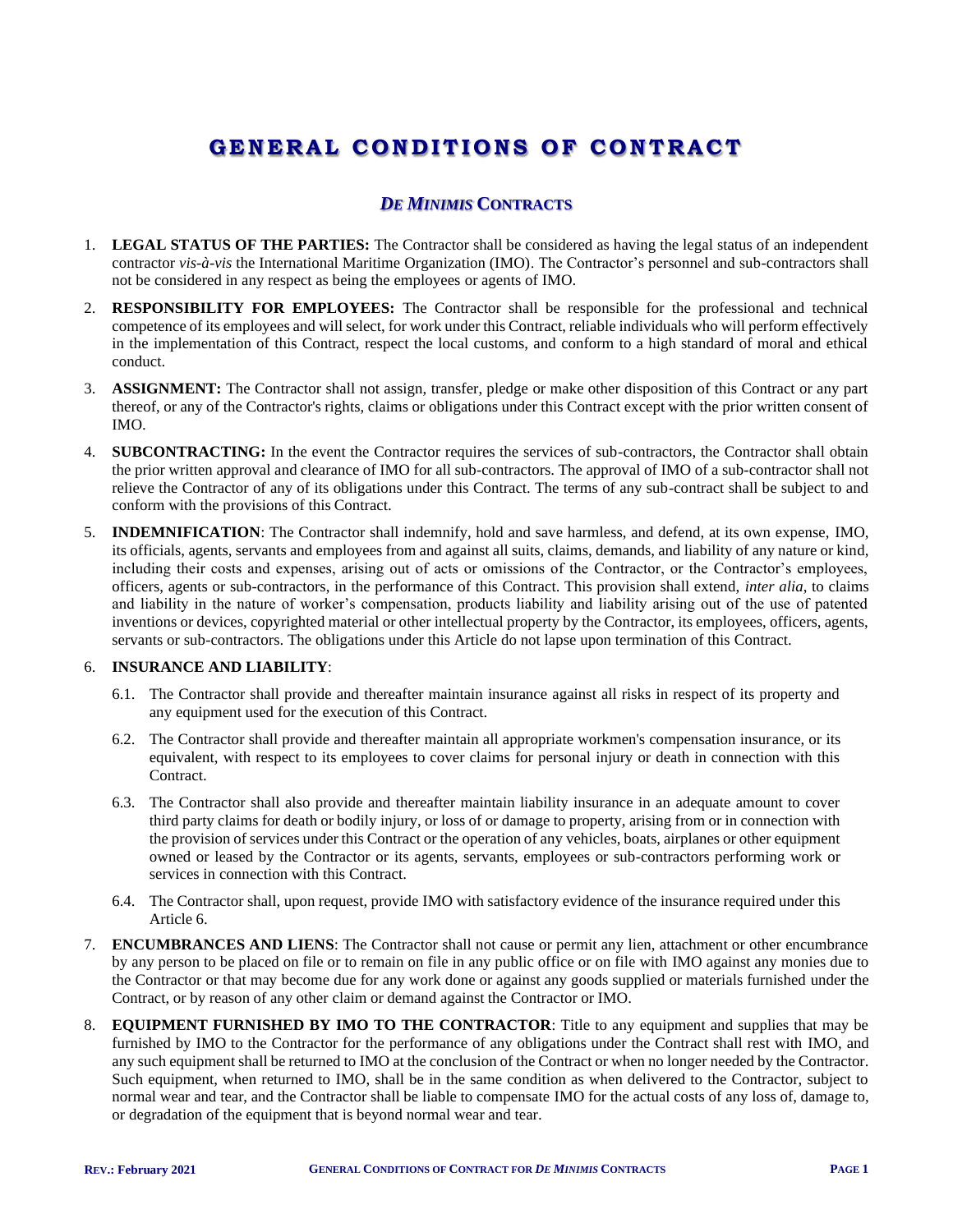### 9. **COPYRIGHT**, **PATENTS AND OTHER PROPRIETARY RIGHTS:**

- 9.1. Except as is otherwise expressly provided in writing in the Contract, IMO shall be entitled to all intellectual property and other proprietary rights including, but not limited to, patents, copyrights, and trademarks, with regard to products, processes, inventions, ideas, know-how, or documents and other materials which the Contractor has developed for IMO under the Contract and which bear a direct relation to or are produced or prepared or collected in consequence of, or during the course of, the performance of the Contract. The Contractor acknowledges and agrees that such products, documents and other materials constitute works made for hire for IMO.
- 9.2. To the extent that any such intellectual property or other proprietary rights consist of any intellectual property or other proprietary rights of the Contractor: (i) that pre-existed the performance by the Contractor of its obligations under the Contract, or (ii) that the Contractor may develop or acquire, or may have developed or acquired, independently of the performance of its obligations under the Contract, IMO does not and shall not claim any ownership interest thereto, and the Contractor grants to IMO a perpetual license to use such intellectual property or other proprietary right solely for the purposes of and in accordance with the requirements of the Contract.
- 9.3. At the request of IMO, the Contractor shall take all necessary steps, execute all necessary documents and generally assist in securing such proprietary rights and transferring or licensing them to IMO in compliance with the requirements of the applicable law and of the Contract.
- 9.4. Subject to the foregoing provisions, all maps, drawings, photographs, mosaics, plans, reports, estimates, recommendations, documents, and all other data compiled by or received by the Contractor under the Contract shall be the property of IMO, shall be made available for use or inspection by IMO at reasonable times and in reasonable places, shall be treated as confidential, and shall be delivered only to IMO authorized officials on completion of work under the Contract.
- 10. **PUBLICITY, AND USE OF THE NAME, EMBLEM OR OFFICIAL SEAL OF IMO:** The Contractor shall not advertise or otherwise make public for purposes of commercial advantage or goodwill that it has a contractual relationship with IMO, nor shall the Contractor, in any manner whatsoever use the name, emblem or official seal of IMO, or any abbreviation of the name of IMO in connection with its business or otherwise without the written permission of IMO.
- 11. **CONFIDENTIAL NATURE OF DOCUMENTS AND INFORMATION**: Information and data that is considered proprietary by either Party or that is delivered or disclosed by one Party ("Discloser") to the other Party ("Recipient") during the course of performance of the Contract, and that is designated as confidential ("Information"), shall be held in confidence by that Party and shall be handled as follows:
	- 11.1. The Recipient shall:
		- 11.1.1. use the same care and discretion to avoid disclosure, publication or dissemination of the Discloser's Information as it uses with its own similar Information that it does not wish to disclose, publish or disseminate; *and*,
	- 11.2. use the Discloser's Information solely for the purpose for which it was disclosed. Provided that the Recipient has a written agreement with the following persons or entities requiring them to treat the Information confidential in accordance with the Contract and this Article 11, the Recipient may disclose Information to:
		- 11.2.1. any other party with the Discloser's prior written consent; *and*,
		- 11.2.2. the Recipient's employees, officials, representatives and agents who have a need to know such Information for purposes of performing obligations under the Contract, and employees officials, representatives and agents of any legal entity that it controls, controls it, or with which it is under common control, who have a need to know such Information for purposes of performing obligations under the Contract, *provided that,* for these purposesa controlled legal entity means:
			- 11.2.2.1. a corporate entity in which the Party owns or otherwise controls, whether directly or indirectly, over fifty percent (50%) of voting shares thereof; *or*,
			- 11.2.2.2. any entity over which the Party exercises effective managerial control; *or*,
			- 11.2.2.3. for IMO, a subsidiary organ or body of IMO established in accordance with the Convention on the International Maritime Organizations.
	- 11.3. The Contractor may disclose Information to the extent required by law, *provided that*, subject to and without any waiver of the privileges and immunities of IMO, the Contractor will give IMO sufficient prior notice of a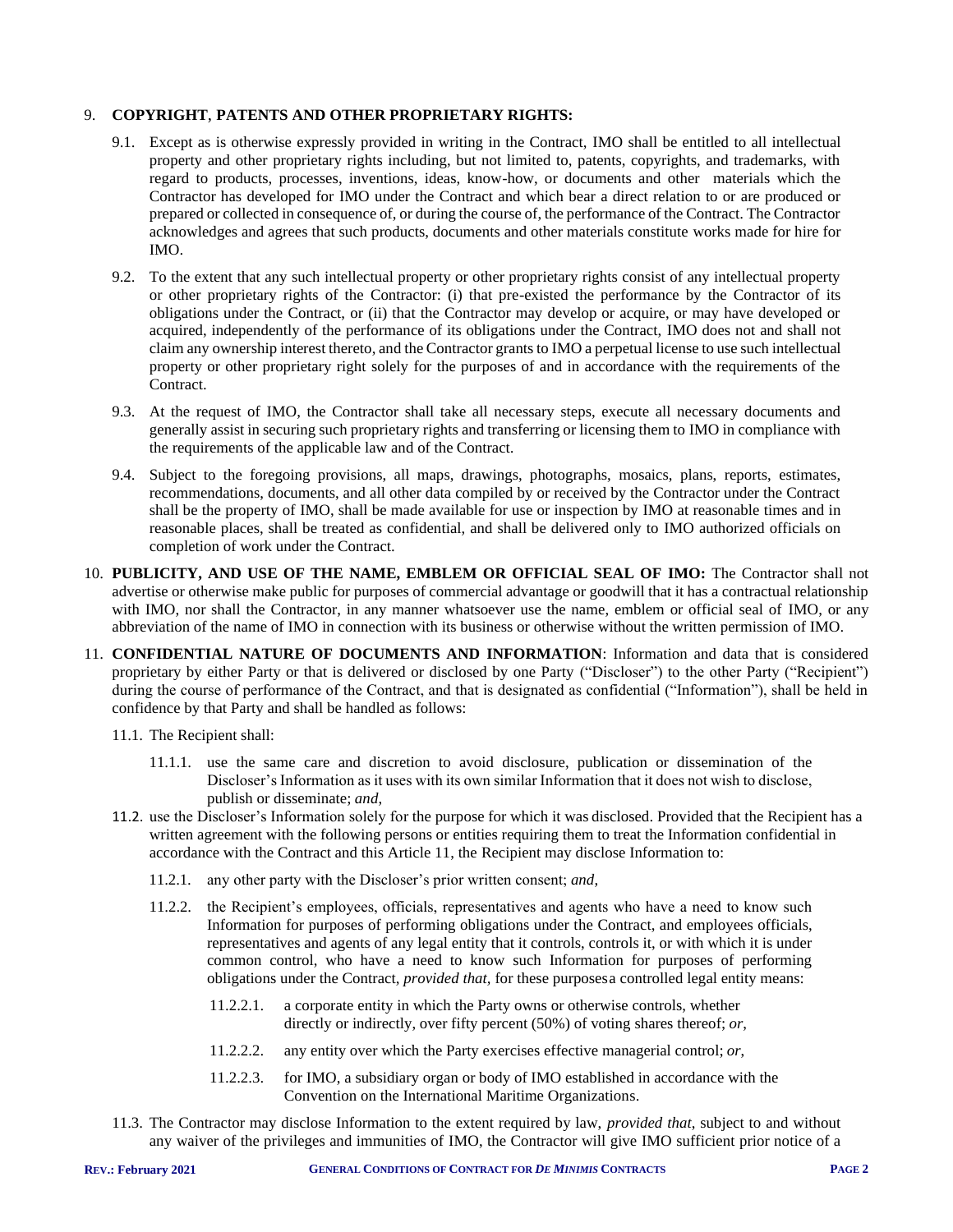request for the disclosure of Information in order to allow IMO to have a reasonable opportunity to take protective measures or such other action as may be appropriate before any such disclosure is made.

- 11.4. In line with article 17, IMO may only disclose Information to the extent as required pursuant to the Convention on the International Maritime Organization, ICTS Information Security Management System Privacy Policy and ICTS Integrated Management System Management of external providers or pursuant to resolutions or regulations of or rules promulgated thereunder.
- 11.5. The Recipient shall not be precluded from disclosing Information that is obtained by the Recipient from a third party without restriction, is disclosed by the Discloser to a third party without any obligation of confidentiality, is previously known by the Recipient, or at any time is developed by the Recipient completely independently of any disclosures hereunder.
- 11.6. These obligations and restrictions of confidentiality shall be effective during the term of the Contract, including any extension thereof, and, unless otherwise provided in the Contract, shall remain effective following any termination of the Contract.

### 12. **FORCE MAJEURE; OTHER CHANGES IN CONDITIONS**:

- 12.1. In the event of and as soon as possible after the occurrence of any cause constituting *force majeure*, the affected Party shall give notice and full particulars in writing to the other Party, of such occurrence or cause if the affected Party is thereby rendered unable, wholly or in part, to perform its obligations and meet its responsibilities under the Contract. The affected Party shall also notify the other Party of any other changes in condition or the occurrence of any event which interferes or threatens to interfere with its performance of the Contract. Not more than fifteen (15) days following the provision of such notice of *force majeure* or other changes in condition or occurrence, the affected Party shall also submit a statement to the other Party of estimated expenditures that will likely be incurred for the duration of the change in condition or the event of *force majeure*. On receipt of the notice or notices required hereunder, the Party not affected by the occurrence of a cause constituting *force majeure* or changes in condition or occurrence shall take such action as it reasonably considers to be appropriate or necessary in the circumstances, including the granting to the affected Party of a reasonable extension of time in which to perform any obligations under the Contract.
- 12.2. If the Contractor is rendered unable, wholly or in part, by reason of *force majeure* to perform its obligations and meet its responsibilities under the Contract, IMO shall have the right to suspend or terminate the Contract on the same terms and conditions as are provided for in Article 13, "Termination," except that the period of notice shall be seven (7) days instead of thirty (30) days. In any case, IMO shall be entitled to consider the Contractor permanently unable to perform its obligations under the Contract in case the Contractor is unable to perform its obligations, wholly or in part, by reason of *force majeure* for any period in excess of ninety (90) days.
- 12.3. *Force majeure* as used herein means any unforeseeable and irresistible act of nature, any act of war (whether declared or not), invasion, revolution, insurrection, terrorism, epidemic, pandemic or any other acts of a similar nature or force,

*provided that* such acts arise from causes beyond the control and without the fault or negligence of the Contractor. The Contractor acknowledges and agrees that, with respect to any obligations under the Contract that the Contractor must perform in areas in which IMO is engaged in, preparing to engage in, or disengaging from any capacity building or similar activities, any delays or failure to perform such obligations arising from or relating to harsh conditions within such areas, or to any incidents of civil unrest occurring in such areas, shall not, in and of itself, constitute *force majeure* under the Contract.

## 13. **TERMINATION**:

- 13.1. Either party may terminate this Contract for cause, in whole or in part, upon thirty (30) days' notice, in writing, to the other party. The initiation of arbitral proceedings in accordance with Article 16.2 ("Arbitration"), below, shall not be deemed a termination of this Contract.
- 13.2. IMO may terminate forthwith this Contract at any time should the mandate or the funding of IMO be curtailed or terminated, in which case the Contractor shall be reimbursed by IMO for all reasonable costs incurred by the Contractor prior to receipt of the notice of termination.
- 13.3. In the event of any termination by IMO under this Article, no payment shall be due from IMO to the Contractor except for work and services satisfactorily performed in conformity with the express terms of this Contract.
- 13.4. Should the Contractor be adjudged bankrupt, or be liquidated or become insolvent, or should the Contractor make an assignment for the benefit of its creditors, or should a Receiver be appointed on account of the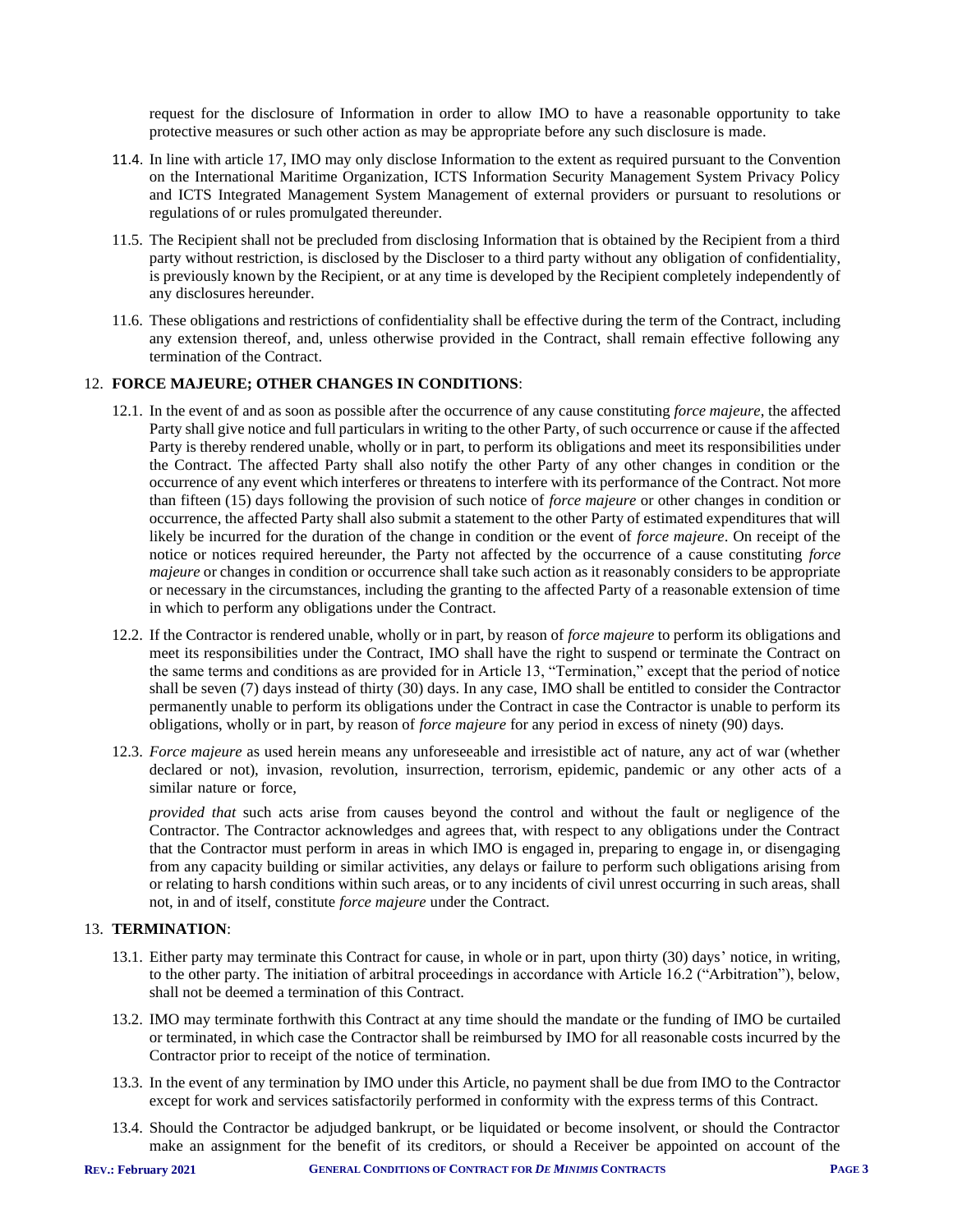insolvency of the Contractor, IMO may, without prejudice to any other right or remedy it may have under the terms of these conditions, terminate this Contract forthwith. The Contractor shall immediately inform IMO of the occurrence of any of the above events.

- 13.5. The provisions of this Article 13 are without prejudice to any other rights or remedies of IMO under the Contract or otherwise.
- 14. **NON-WAIVER OF RIGHTS**: The failure by either Party to exercise any rights available to it, whether under the Contract or otherwise, shall not be deemed for any purposes to constitute a waiver by the other Party of any such right or any remedy associated therewith, and shall not relieve the Parties of any of their obligations under the Contract.
- 15. **NON-EXCLUSIVITY:** Unless otherwise specified in the Contract, IMO shall have no obligation to purchase any minimum quantities of goods or services from the Contractor, and IMO shall have no limitation on its right to obtain goods or services of the same kind, quality and quantity described in the Contract, from any other source at any time.

### 16. **SETTLEMENT OF DISPUTES**:

- 16.1. **AMICABLE SETTLEMENT**: The Parties shall use their best efforts to amicably settle any dispute, controversy, or claim arising out of the Contract or the breach, termination, or invalidity thereof. Where the Parties wish to seek such an amicable settlement through conciliation, the conciliation shall take place in accordance with the Conciliation Rules then obtaining of the United Nations Commission on International Trade Law ("UNCITRAL"), or according to such other procedure as may be agreed between the Parties in writing.
- 16.2. **ARBITRATION**: Any dispute, controversy, or claim between the Parties arising out of the Contract or the breach, termination, or invalidity thereof, unless settled amicably under Article 16.1, above, within sixty (60) days after receipt by one Party of the other Party's written request for such amicable settlement, shall be referred by either Party to arbitration in accordance with the UNCITRAL Arbitration Rules then obtaining. The decisions of the arbitral tribunal shall be based on general principles of international commercial law. The arbitral tribunal shall be empowered to order the return or destruction of goods or any property, whether tangible or intangible, or of any confidential information provided under the Contract, order the termination of the Contract, or order that any other protective measures be taken with respect to the goods, services or any other property, whether tangible or intangible, or of any confidential information provided under the Contract, as appropriate, all in accordance with the authority of the arbitral tribunal pursuant to Article 26 ("Interim measures") and Article 34 ("Form and effect of the award") of the UNCITRAL Arbitration Rules. The arbitral tribunal shall have no authority to award punitive damages. In addition, unless otherwise expressly provided in the Contract, the arbitral tribunal shall have no authority to award interest in excess of the London Inter-Bank Offered Rate ("LIBOR") then prevailing, and any such interest shall be simple interest only. The Parties shall be bound by any arbitration award rendered as a result of such arbitration as the final adjudication of any such dispute, controversy, or claim. The place of arbitration shall be London, United Kingdom.
- 17. **PRIVILEGES AND IMMUNITIES**: IMO is an international intergovernmental organization that is subject to international law and, therefore, not subject to a national legislation. As a United Nations Specialized Agency, IMO enjoys the Privileges and Immunities awarded in the Convention on the Privileges and Immunities of the Specialized Agencies of 1947, including the immunity of legal process and the immunity of execution. Nothing in or relating to the Contract shall be deemed a waiver, express or implied, of any of the privileges and immunities of IMO, including its subsidiary organs and bodies.

#### 18. **TAX EXEMPTION**:

- 18.1. Article III, Section 9, of the Convention on the Privileges and Immunities of the Specialized Agencies provides, *inter alia*, that IMO, including its subsidiary organs and bodies, is exempt from all direct taxes, except charges for public utility services, and is exempt from customs restrictions, duties, and charges of a similar nature in respect of articles imported or exported for its official use. In the event any governmental authority refuses to recognize the exemptions of IMO from such taxes, restrictions, duties, or charges, the Contractor shall immediately consult with IMO to determine a mutually acceptable procedure.
- 18.2. The Contractor authorizes IMO to deduct from the Contractor's invoices any amount representing such taxes, duties or charges, unless the Contractor has consulted with IMO before the payment thereof and IMO has, in each instance, specifically authorized the Contractor to pay such taxes, duties, or charges under written protest. In that event, the Contractor shall provide IMO with written evidence that payment of such taxes, duties or charges has been made and appropriately authorized, and IMO shall reimburse the Contractor for any such taxes, duties, or charges so authorized by IMO and paid by the Contractor under written protest.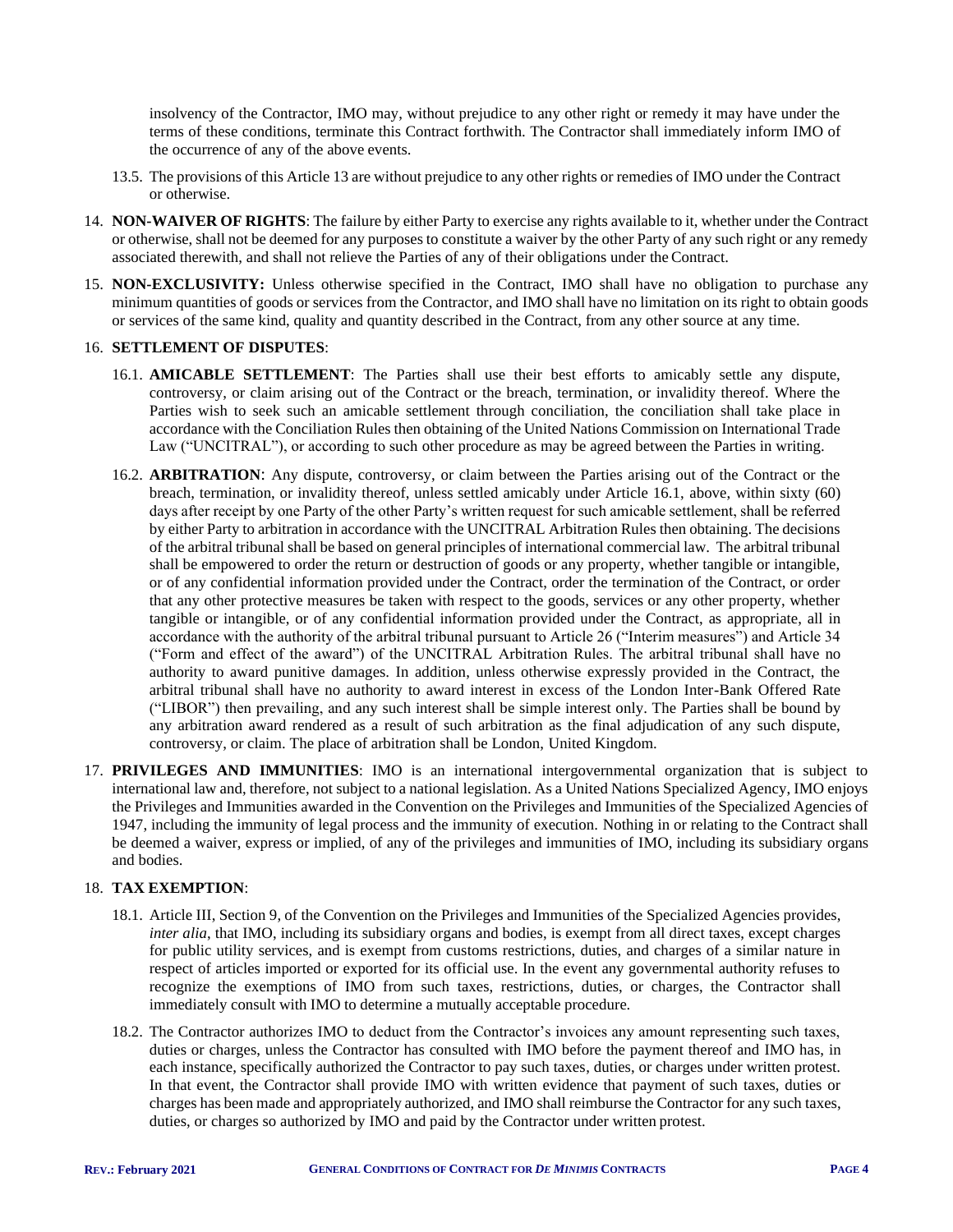19. **MODIFICATIONS**: Only the Director, Administrative Division or such other contracting authority as IMO has made known to the Contractor in writing, possesses the authority to agree on behalf of IMO to any modification of or change in this Contract, to a waiver of any of its provisions or to any additional contractual relationship of any kind with the Contractor. Accordingly, no modification or change in this Contract shall be valid and enforceable against IMO unless provided by an amendment to this Contract signed by the Contractor and the Director, Administrative Division or such other contracting authority.

## 20. **LIMITATION ON ACTIONS:**

- 20.1. Except with respect to any indemnification obligations in Article 5, above, or as are otherwise set forth in the Contract, any arbitral proceedings in accordance with Article 16.2, above, arising out of the Contract must be commenced within three years after the cause of action has accrued.
- 20.2. The Parties further acknowledge and agree that, for these purposes, a cause of action shall accrue when the breach actually occurs, or, in the case of latent defects, when the injured Party knew or should have known all of the essential elements of the cause of action, or in the case of a breach of warranty, when tender of delivery is made, except that, if a warranty extends to future performance of the goods or any process or system and the discovery of the breach consequently must await the time when such goods or other process or system is ready to perform in accordance with the requirements of the Contract, the cause of action accrues when such time of future performance actually begins.
- 21. **ESSENTIAL TERMS**: The Contractor acknowledges and agrees that each of the provisions in Articles 23 to 28 hereof constitutes an essential term of the Contract and that any breach of any of these provisions shall entitle IMO to terminate the Contract or any other contract with IMO immediately upon notice to the Contractor, without any liability for termination charges or any other liability of any kind.
- 22. **SOURCE OF INSTRUCTIONS:** The Contractor shall neither seek nor accept instructions from any authority external to IMO in connection with the performance of its obligations under the Contract. Should any authority external to IMO seek to impose any instructions concerning or restrictions on the Contractor's performance under the Contract, the Contractor shall promptly notify IMO and provide all reasonable assistance required by IMO. The Contractor shall not take any action in respect of the performance of its obligations under the Contract that may adversely affect the interests of IMO, and the Contractor shall perform its obligations under the Contract with the fullest regard to the interests of IMO.
- 23. **OFFICIALS NOT TO BENEFIT:** The Contractor warrants that it has not and shall not offer to any representative, official, employee, or other agent of IMO any direct or indirect benefit arising from or related to the performance of the Contract or of any other contract with IMO or the award thereof or for any other purpose intended to gain an advantage for the Contractor.
- 24. **OBSERVANCE OF THE LAW**: The Contractor shall comply with all laws, ordinances, rules, and regulations bearing upon the performance of its obligations under the Contract.
- 25. **CHILD LABOR**: The Contractor represents and warrants that neither it, its parent entities (if any), nor any of the Contractor's subsidiary or affiliated entities (if any) is engaged in any practice inconsistent with the rights set forth in the Convention on the Rights of the Child, including Article 32 thereof, which, *inter alia*, requires that a child shall be protected from performing any work that is likely to be hazardous or to interfere with the child's education, or to be harmful to the child's health or physical, mental, spiritual, moral, or social development.
- 26. **MINES**: The Contractor represents and warrants that neither it, its parent entities (if any), nor any of the Contractor's subsidiaries or affiliated entities (if any) is engaged in the sale or manufacture of anti-personnel mines or components utilized in the manufacture of anti-personnel mines.

## 27. **SEXUAL EXPLOITATION:**

- 27.1. The Contractor shall take all appropriate measures to prevent sexual exploitation or abuse of anyone by its employees or any other persons engaged and controlled by the Contractor to perform any services under the Contract. For these purposes, sexual activity with any person less than eighteen years of age, regardless of any laws relating to consent, shall constitute the sexual exploitation and abuse of such person. In addition, the Contractor shall refrain from, and shall take all reasonable and appropriate measures to prohibit its employees or other persons engaged and controlled by it from exchanging any money, goods, services, or other things of value, for sexual favors or activities, or from engaging any sexual activities that are exploitive or degrading to any person.
- 27.2. IMO shall not apply the foregoing standard relating to age in any case in which the Contractor's personnel or any other person who may be engaged by the Contractor to perform any services under the Contract is married